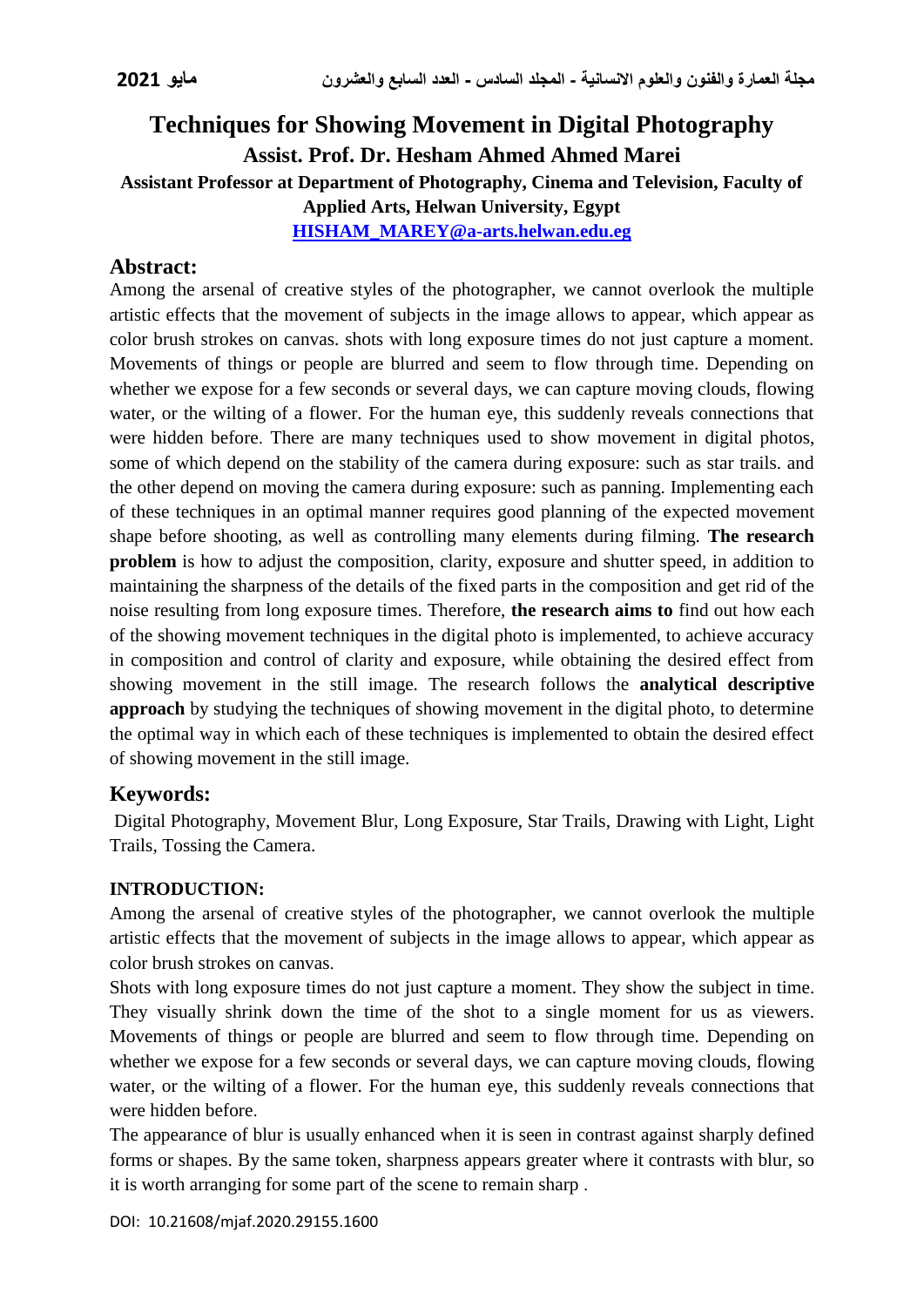Just as it is difficult to apply general rules to how fast a shutter speed will be needed to freeze a sprinter, it's equally difficult to predict the speed needed to suggest movement with a partial blur. That's the beauty of digital: we get to test these things before we shoot the image.

This sort of photography requires a tripod, especially when using a long lens. We are looking for a speed that is sufficient to freeze the static portion of the image, but slow enough to blur the motion. Camera movement will ruin this opportunity. A shutter speed that is too slow will cause the action to blur so much that the audience will not know what it is. it's all about finding the balance.

It may seem unnecessary to be bothered with focus since we are working with blur, but we will find that it is worth focusing as carefully as we would if we were aiming for a sharp image. By doing this we produce a solid "core" to the image, against which the viewer can more readily appreciate the blur. For similar reasons, it is just as important to maintain image quality as ever. Movement blur produces smooth or milky tones, so any breakup of the image either from resolution that is too low for the output size, or noise caused by high sensitivity (high ISO) settings can detract from the overall effect.

There are many techniques used to show movement in digital photos, some of which depend on the stability of the camera during exposure: such as star trails. and the other depend on moving the camera during exposure: such as panning. Implementing each of these techniques in an optimal manner requires good planning of the expected movement shape before shooting, as well as controlling many elements during filming. The research problem lies in how to adjust the composition, clarity, exposure and shutter speed, in addition to maintaining the sharpness of the details of the fixed parts in the composition and get rid of the noise resulting from long exposure times. Therefore, the research aims to find out how each of the showing movement techniques in the digital photo is implemented, to achieve accuracy in composition and control of clarity and exposure, while obtaining the desired effect from showing movement in the still image.

### **PROBLEM STATEMENT**

Research problems can be limited to the following points:

- The problem of determining the appropriate shutter speed to show movement in proportion to the nature of moving subjects and their relative speed.
- The problem of setting the appropriate composition for the subject's motion path within the photo frame.
- The problem of adjusting focus when following moving subjects with panning technique.
- The problem of adjusting focus and composition when using extreme neutral density filters which cuts light sharply.
- The problem of maintaining the sharpness of details of fixed parts in the composition.
- The problem of achieving correct exposure when photographing with very long exposures at high light levels, such as sunlight.
- The problem of eliminating noise from long exposure photos.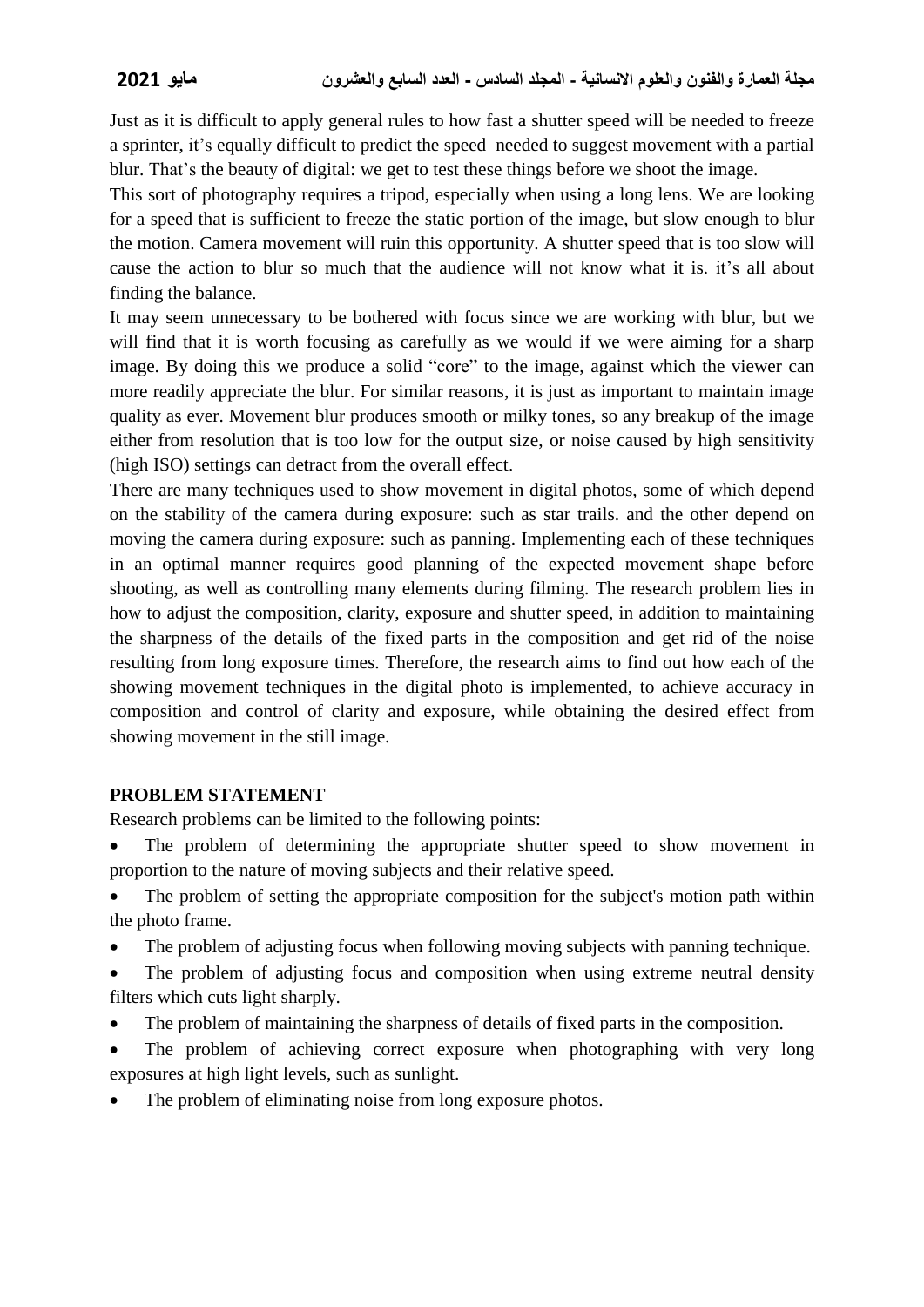### **AIMS AND OBJECTIVES**

The research aims to find out how each of the showing movement techniques in the digital photo is implemented, to achieve accuracy in composition and control of clarity and exposure, while obtaining the desired effect from showing movement in the still image.

### **METHODOLOGIES**

The research follows the analytical descriptive approach by studying the techniques of showing movement in the digital photo, to determine the optimal way in which each of these techniques is implemented to obtain the desired effect of showing movement in the still image.

### **CONCLUSIONS**

 Movements of things or people are blurred and seem to flow through time. Depending on whether we expose for a few seconds or several days, we can capture moving clouds, flowing water, or the wilting of a flower. For the human eye, this suddenly reveals connections that were hidden before.

 The appearance of blur is usually enhanced when it is seen in contrast against sharply defined forms or shapes.

 A shutter speed that is too slow will cause the action to blur so much that the audience will not know what it is, it's all about finding the balance.

 When we are shooting for movement blur, we will find that brighter areas quickly become too bright when overlapped. At the same time, dark areas tend to be reduced by overlapping with lighter areas. The net result is a tendency to overexpose. We can exploit this to create high-key images or set exposure overrides to force tones to be darker, which helps to maintain intense colors.

• Motion looks different depending on its speed, direction, and distance from the camera. Objects that are moving faster produce more blur at a given shutter speed if the camera remains fixed. Subjects that cross the field of view appear to move faster than those heading right toward the camera. Things that are farther away seem to be moving more slowly than those in our immediate vicinity.

 To be able to shoot with long exposure times in daylight, we often need a bit of help. Even with low-speed film of ISO 25 or 50, and depending on the weather, we may only achieve exposure times of a second at the most, even with the aperture closed. This is often not enough to really make movement visible. ND (Neutral Density) can help. With these, we can reduce the light getting in through the lens as much as required to achieve the desired exposure time.

 Because an extreme ND filter is so opaque, we'll need to frame your shot and focus before it's fitted. To calculate the exposure, first meter without the filter in place. Note the shutter speed and then use the application such as ND-calculator to calculate the required exposure time.

 Sometime while the shutter is completely open, the flash is triggered. The operation of these curtains comes into play when flash sync is considered. Here are the primary sync modes used in most digital SLR cameras: **Front-curtain sync.** In this mode the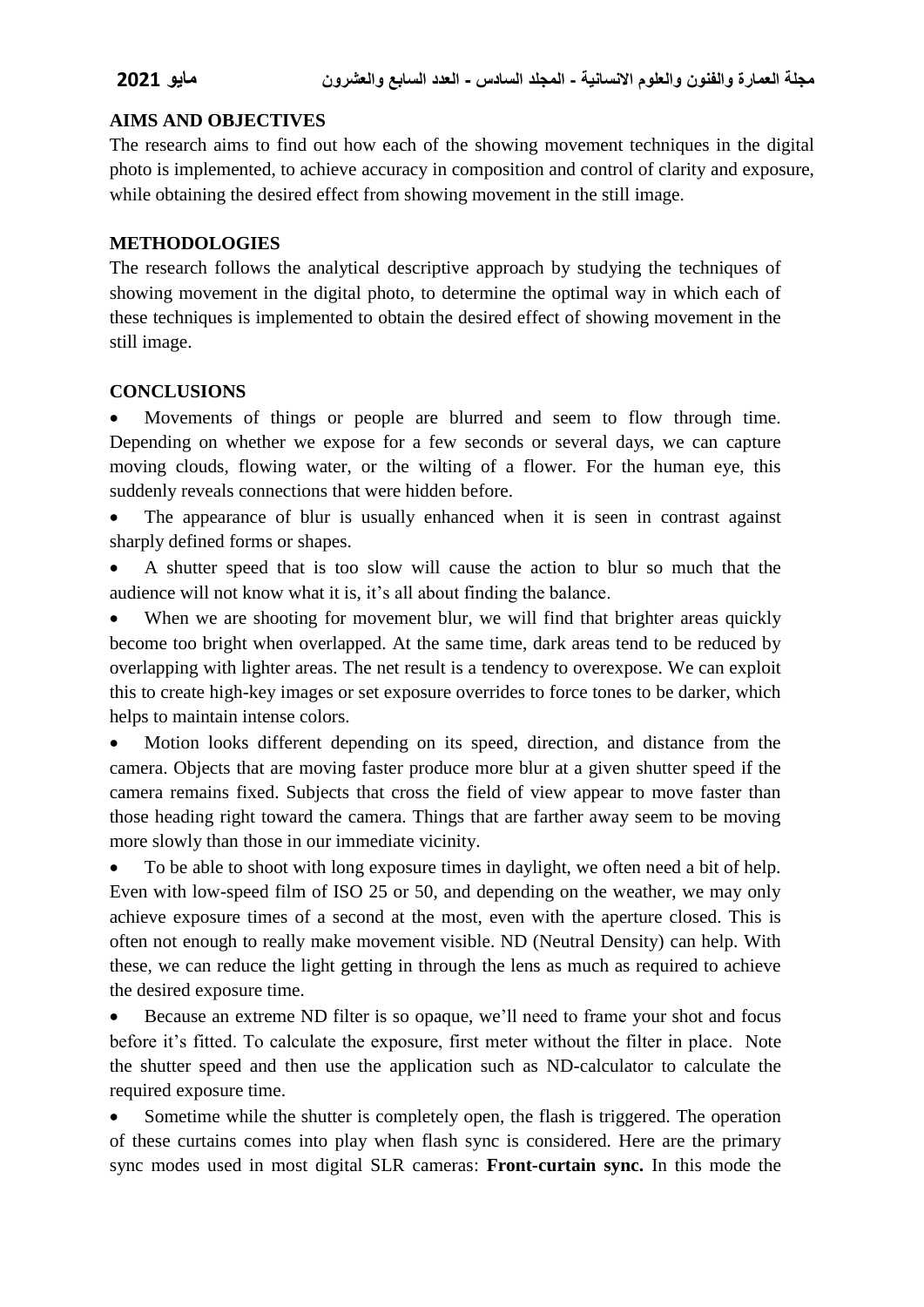flash fires as soon as the front curtain opens completely. The shutter then remains open for the duration of the exposure, until the rear curtain closes. If the subject is moving and ambient light levels are high enough, the movement will cause a secondary "ghost" exposure that appears in front of the flash exposure. The second mode is **Rear-curtain sync.** In this mode the front curtain opens completely and remains open for the duration of the exposure. Then, the flash is fired and the rear curtain closes. If the subject is moving and ambient light levels are high enough, the movement will cause a secondary "ghost" exposure that appears behind the flash exposure (trailing it).

 Photographers can follow the moving subject with the camera in order to keep the subject within the frame. This technique called 'panning' allows the photographer to use a slower shutter speed than would otherwise have been required if the camera had been static. For successful panning the photographer must aim to track the subject before the shutter is released and follow through or continue to pan once the exposure has been made. The action should be one fluid movement without pausing to release the shutter.

 The Earth's rotation causes stars in night photographs to appear as lines in as little as 15–20 seconds, depending on the camera format, focal length, and which direction the camera is pointed. In the northern hemisphere, all of the stars in the sky appear to revolve around Polaris, also known as the North Star. This is due to the fact that Polaris is the closest star to alignment with the northern polar axis of the Earth. As a result, pictures including the northern sky will show relatively short star trails circling the North Star. Photographs of the eastern sky will show star trails that resemble slightly curved forward slashes, and photographs of the western sky will have star trails that look like slightly curved back slashes. Photographs taken with the camera pointed due south will show long star trails that are relatively straight and parallel to the horizon.

 A star-trail image can be created with a single long exposure or with many exposures layered, or stacked, to give a similar effect. In the stacked image method, instead of a single shot, we capture several or even dozens in sequence, with 2 seconds between shots. Each image portrays each star as a small arc of light. The stack of images, once merged, connects the arcs to create the curving sweep of the stars' paths. In essence, a star trail is a movie composed of many individual frames compressed into a single image.

# **References**

1. Ang, Tom. 2013. *Digital Photography Masterclass: Advanced Photographic Techniques for Creating Perfect Pictures.* Second Edition. DK Publishing.

2. —. 2018. *Digital Photography: An Introduction.* Fifth Edition. DK Publishing.

3. Batdorff, John. 2015. *Travel and Street Photography: From Snapshots to Great Shots.* Peachpit Press.

4. Black, Brain. 2017. *DSLR Photography for Beginners.* Kindle Edition.

5. Bucher, Chris. 2007. *Lighting Photo Workshop.* Wiley Publishing Inc.

6. Busch, David D. 2009. *David Busch's Quick Snap Guide to Lighting.* Course Technology PTR.